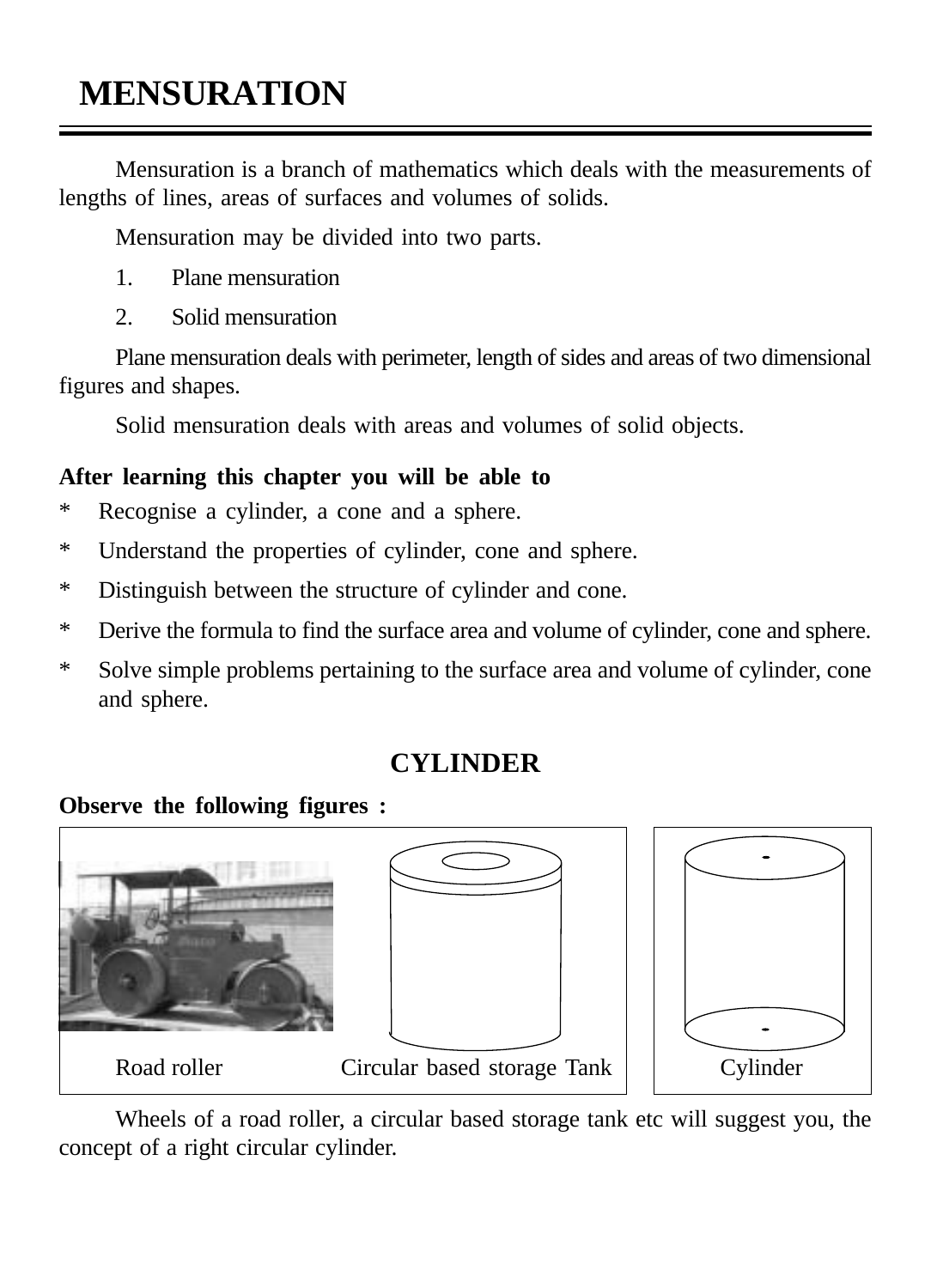#### **1. The right circular cylinder**



A right circular cylinder is a solid described by revolution of a rectangle about one of its sides which remains fixed.

- $AP =$  Radius of the circular plane
- $AB = Axis$  of the cylinder
- PQ = Height of the cylinder

### **Features of a right circular cylinder**

- 1) A right circular cylinder has two plane surfaces, circular in shape.
- 2) The curved surface joining the plane surfaces is the lateral surface of the cylinder.
- 3) The two circular planes are parallel to each other and also congruent.
- 4) The line joining the centers of the circular planes is the axis of the cylinder.
- 5) All the points on the lateral surface of the right circular cylinder are equidistant from the axis.
- 6) Radius of circular plane is the radius of the cylinder.

### **Two types of cylinders :**

- 1. Hollow cylinder and
- 2. Solid cylinder

A hollow cylinder is formed by the lateral surface only.



Example : A pipe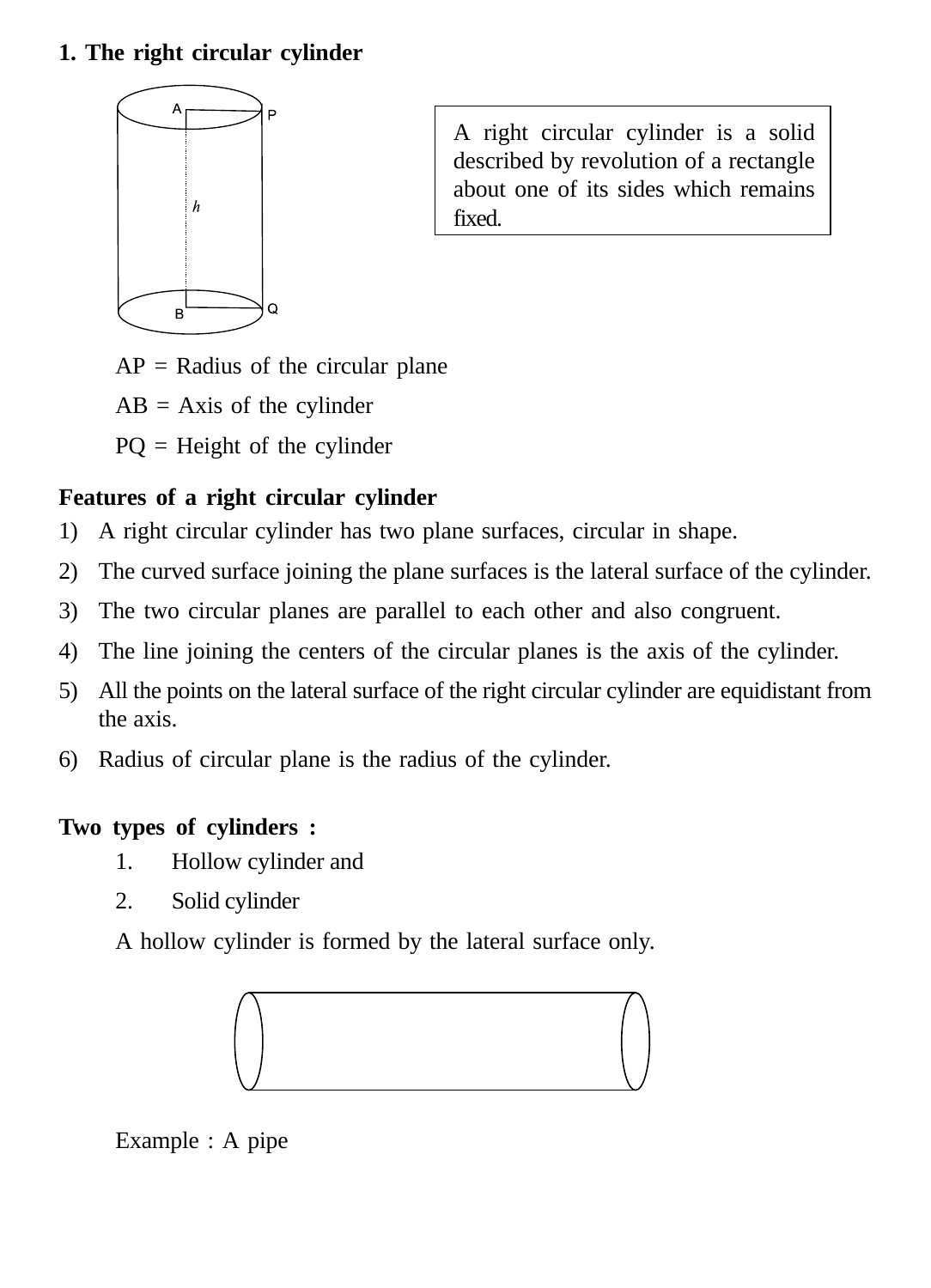A solid cylinder is the region bounded by two circular plane surfaces and also the lateral surface.



Example : A garden roller

### **2. Surface area of a right circular cylinder**



### **A. Lateral Surface area :**

#### **Activity :**

- 1. Take a strip of paper having width equal to the height of the cylinder.
- 2. Wrap the strip around the lateral surface of the cylinder and cut the overlapping strip along the vertical line. (say PQ)
- 3. You will get a rectangular paper cutting which exactly covers the lateral surface.
- 4. Area of the rectangle is equal to the area of the curved surface of the cylinder.

#### **Expression for the lateral surface area :**

- (i) Length of the rectangle is equal to the circumference,  $l = 2 \pi r$
- (ii) Breadth of the rectangle b is the height of the cylinder  $= h$

Area of the rectangle  $A = l x b$ 

Lateral surface area of the Cylinder  $A = 2\pi r h$ 

 $A = 2\pi r h$  **sq. units**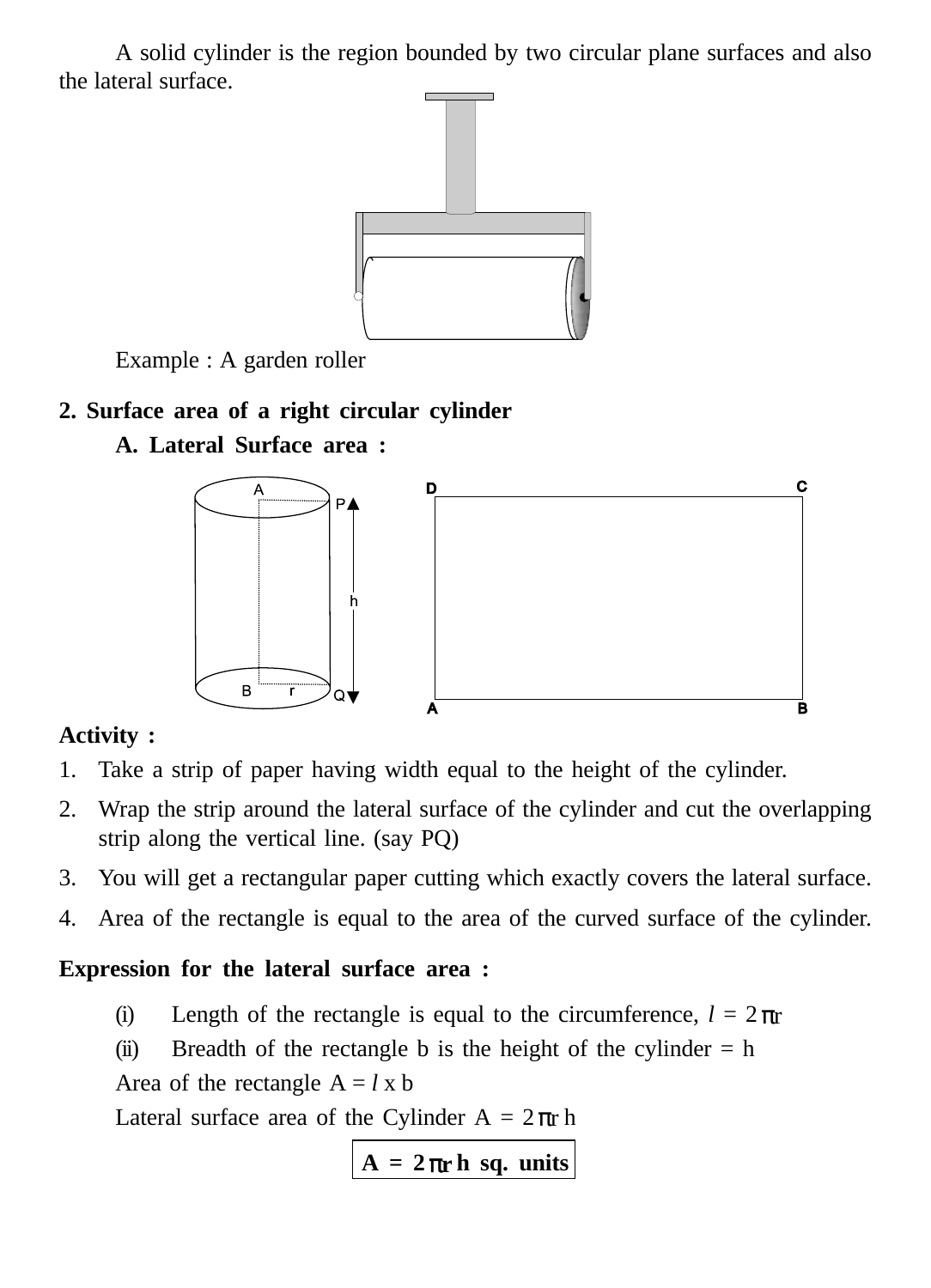**Observe :**

**Surface area of a thin hollow cylinder having circumference P and height is 'h' = Ph or =**  $2 \pi r h$  **(∴**  $P = 2 \pi r$ **)** 

**B. Total surface area of a cylinder :**



Lateral surface area of a cylinder =  $2\pi$ rh sq. units. Total surface area of a cylinder  $= 2\pi r$  (r+h) sq. units.

#### **Remember :**

**Area is always expressed in square units**

#### **Worked examples :**

**Example 1 :** Find the lateral surface area of a cylinder whose circumference is 44 cm and height 10 cm.

Given : circumference =  $2\pi r = 44$  cms

and height =  $h = 10$  cms

**Solution :** Lateral surface area of cylinder  $= 2\pi$ ch

$$
= 44 \times 10
$$

$$
= 440 \text{ sq. cm.}
$$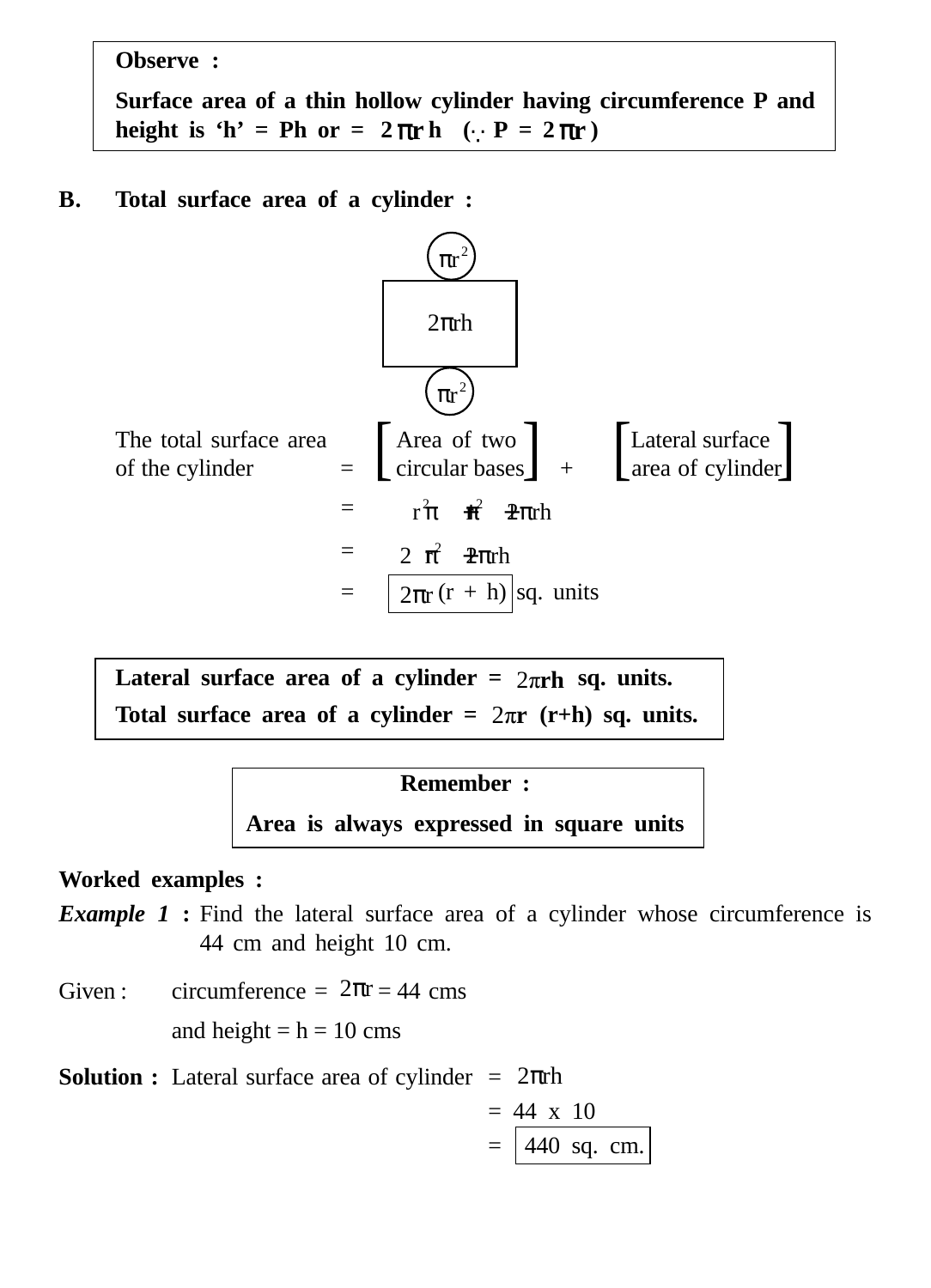*Example 2* **:** Find the total surface area of the cylinder, given that the diameter is 10 cm and height is 12.5 cm.

Given : Diameter =  $d = 10$  cms

$$
\therefore r = \frac{d}{2} = 5 \text{ cms}
$$

and height  $= h = 12.5$  cms.

**Solution :** Total surface area of a cylinder =  $2\pi r$  (r+h)

$$
= 2x \frac{22}{7} x5x (5 + 12.5)
$$

$$
= 2x \frac{22}{7} x5x 17.5
$$

$$
= 550 \text{ sq.cm.}
$$

- *Example 3* : The lateral surface area of a thin circular bottomed tin is 1760 sq. cm and radius is 10 cm. What is the height of the tin?
- Given : The lateral surface area of a cylinder  $=2\pi$ ch  $= 1760$  sq. cm.

radius  $= r = 10$  cms

**Solution :** Lateral surface area of a cylinder = 2πrh

$$
1760 = 2x \frac{22}{7} \times 10 \times h
$$

$$
h = \frac{1760 \times 7}{2 \times 22 \times 10}
$$

$$
h = 28 \text{ cms}
$$

#### **Exercise : 9.1**

- 1) The radius of the circular base of a cylinder is 14 cm and height is 10 cm. Calculate the curved surface area of the cylinder.
- 2) The circumference of a thin hollow cylindrical pipe is 44 cm and length is 20 mts. Find the surface area of the pipe.
- 3) A cylinder has a diameter 20 cm and height 18 cm. Calculate the total surface area of the cylinder.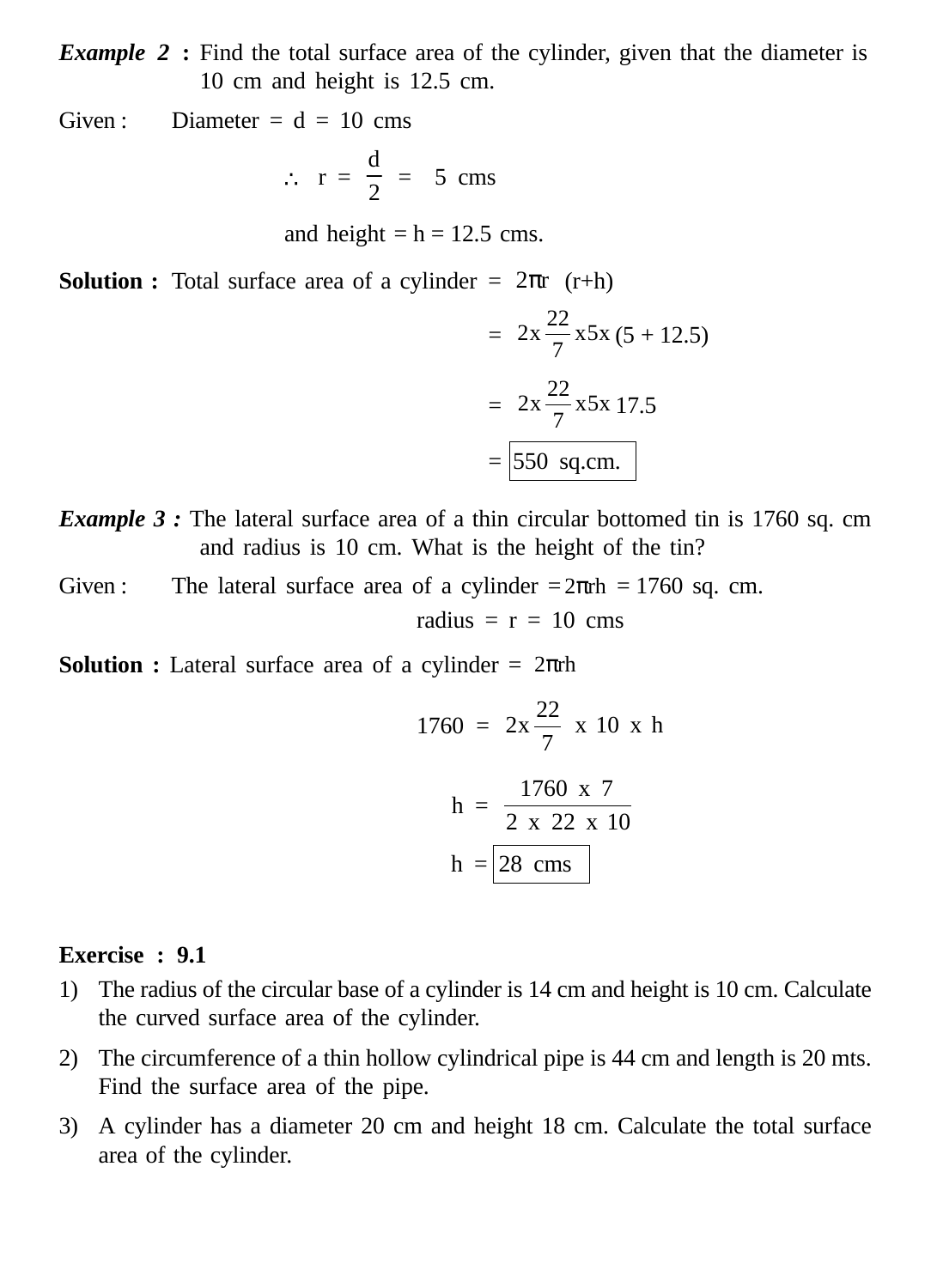- 4) Lateral surface area of a cylinder is 1056 sq. cm and radius is 14 cm. Find the height of the cylinder.
- 5) A mansion has twelve cylindrical pillars each having the circumference 50 cm and height 3.5 mts. Find the cost of painting the lateral surface of the pillars at Rs. 25 per squaremeter.
- 6) The diameter of a thin cylindrical vessel open at one end is 3.5 cm and height is 5 cm. Calculate the surface area of the vessel.
- 7) A closed cylindrical tank is made up of a sheet metal. The height of the tank is 1.3 meters and radius is 70 cm. How many square meters of sheet metal is required to make?
- 8) A roller having radius 35 cms and length 1 meter takes 200 complete revolutions to move once over a play ground. What is the area of the playground?

#### **3. Volume of a right circular cylinder :**



#### **Activity :**

- 1) A coin is placed on a horizontal plane.
- 2) Pile up the coins of same size one upon the other such that they form a right circular cylinder of height 'h'.

Volume of a cylinder  $=$  Bh

The area of the circular base  $B = \pi r^2$  [B is the circular base of radius r] Height of the cylinder  $= h$ 

### $\therefore$  Volume of the cylinder =  $\pi r^2 h$  cubic units

**Volume of the right circular cylinder of radius 'r' and height** 'h' =  $\pi r^2 h$  cubic units. Volume is expressed in cubic units.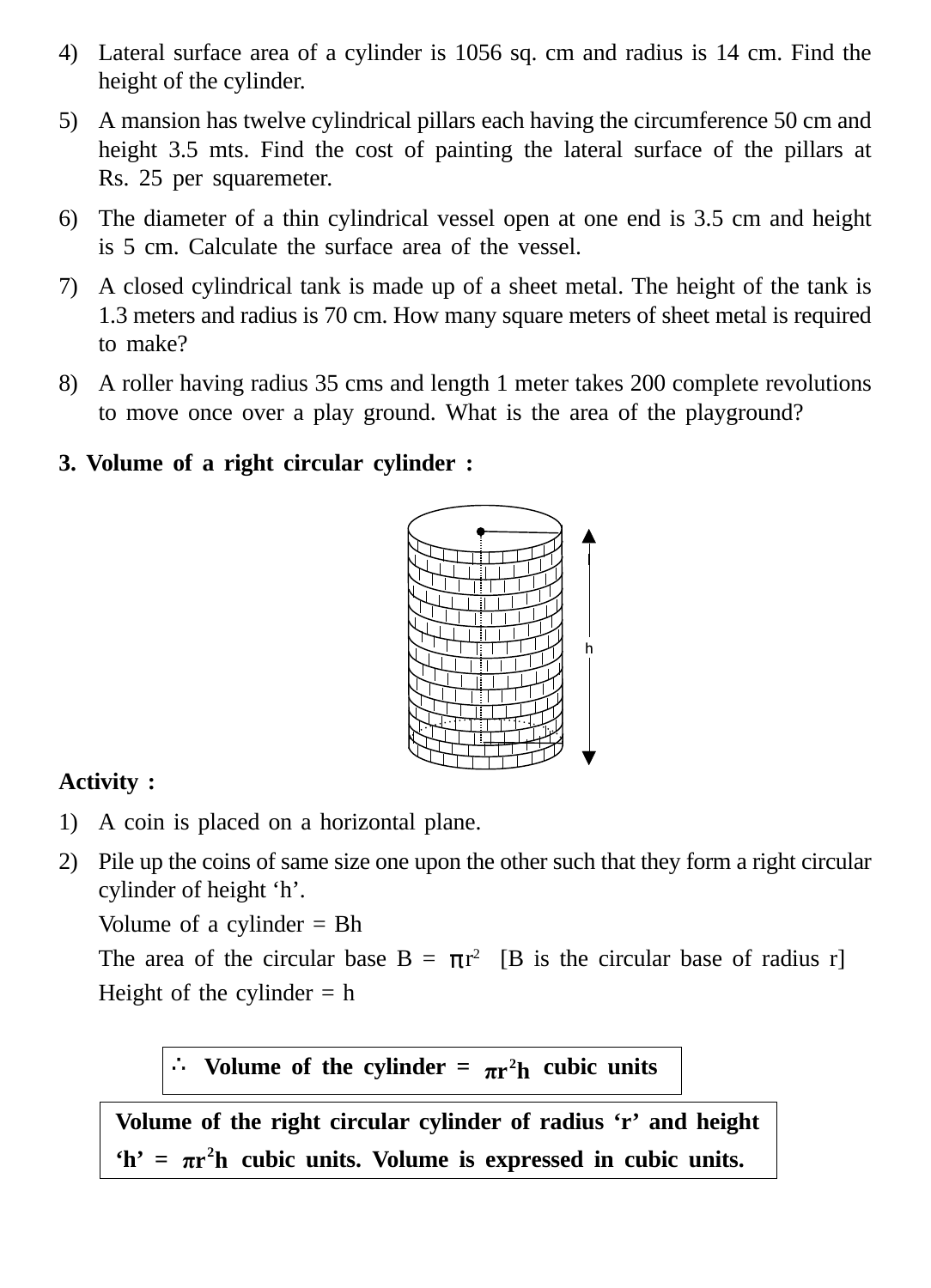#### **Worked examples :**

*Example 1* : Find the volume of the cylinder whose radius is 7 cm and height is 12 cm.

- Given : Radius of the cylinder =  $r = 7$  cm Height of the cylinder  $= h = 12$  cm
- **Solution :** Volume of the cylinder  $V = Bh$

$$
= \pi r^2 h
$$
  

$$
= \frac{22}{7} \times 7 \times 7 \times 12
$$
  

$$
= \frac{22}{7} \times 49 \times 12
$$
  

$$
= 1848 \text{ cubic cms.}
$$
  

$$
\therefore \boxed{\text{Volume of the cylinder} = 1848 \text{ cc}}
$$

- *Example 2 :* Volume of the cylinder is 462 cc and its diameter is 7 cm. Find the height of the cylinder.
- Given : Volume =  $V = 462$  cc Diameter =  $d = 7$  cm  $\therefore$  r = 3.5 cm.
- **Solution :** Volume of a cylinder  $V = \pi r^2 h$

$$
462 = \frac{22}{7} \times (3.5)^2 \times h
$$
  
 
$$
h = \frac{462 \times 7}{22 \times (3.5)^2}
$$
  
 
$$
h = 12 \text{ cm}
$$
  
 
$$
\therefore \text{Height of the cylinder } h = 12 \text{ cms}
$$

#### **Exercise : 9.2**

- 1) Area of the base of a right circular cylinder is 154 sq. cm and height is 10 cm. Calculate the volume of the cylinder.
- 2) Find the volume of the cylinder whose radius is 5 cm and height is 28 cm.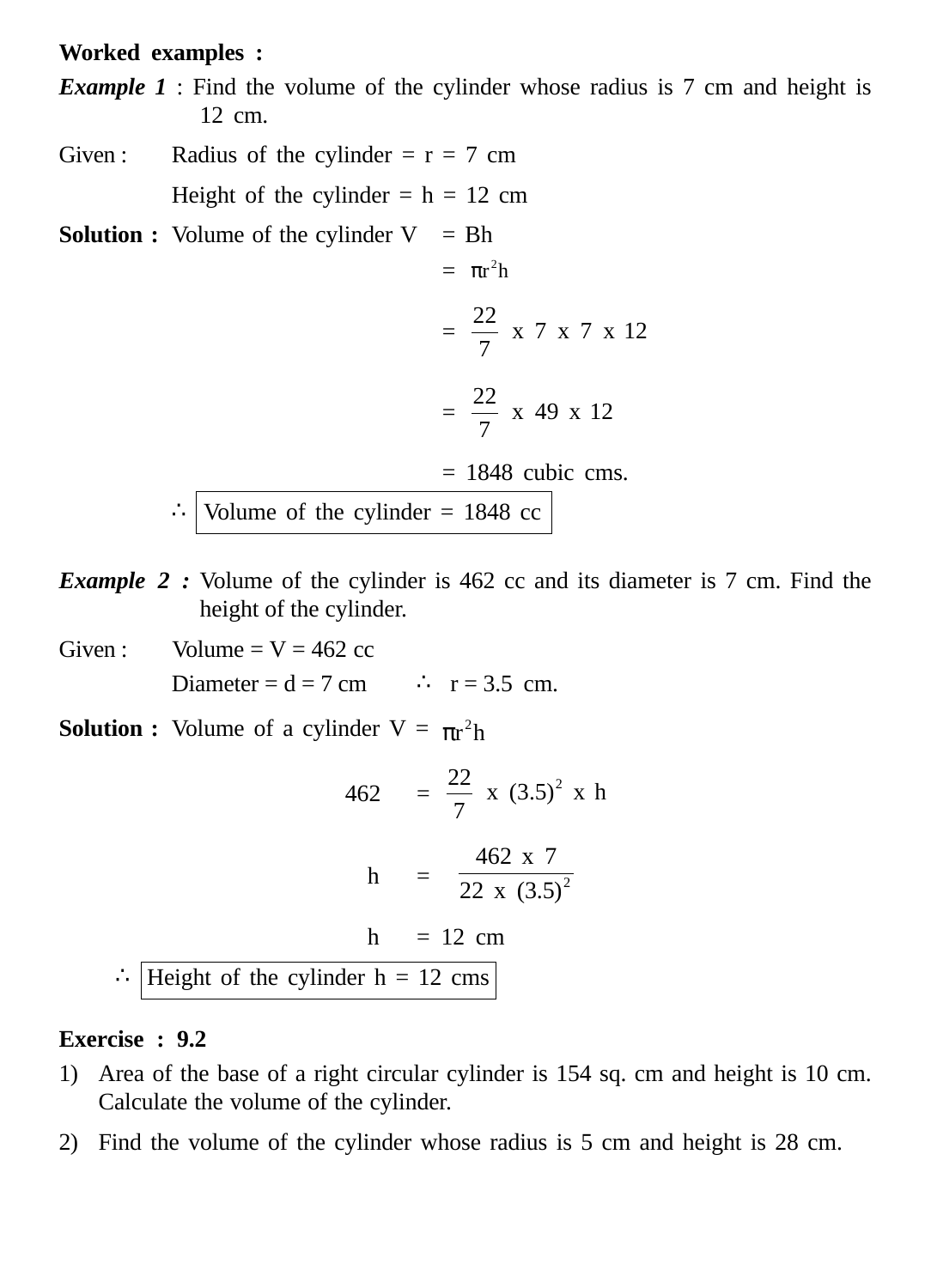- 3) The circumference of the base of a cylinder is 88 cm and its height is 10 cm. Calculate the volume of the cylinder.
- 4) Volume of a cylinder is 3080 cc and height is 20 cm. Calculate the radius of the cylinder.
- 5) A cylindrical vessel of height 35 cm contains 11 litres of juice. Find the diameter of the vessel (one litre  $= 1000$  cc.)
- 6) Volume of a cylinder is 4400 cc and diameter is 20 cm. Find the height of the cylinder.
- 7) The height of water level in a circular well is 7 mts and its diameter is 10 mts. Calculate the volume of water stored in the well.
- 8) A thin cylindrical tin can hold only one litre of paint. What is the height of the tin if the diameter of the tin is  $14 \text{ cm}$ ? (one litre = 1000 cc)

### **THE RIGHT CIRCULAR CONE**

**Observe the following figures :**



A heap of sand, an Ice cream cone suggests you the concept of a right circular cone.

#### **1. Surface area of a right circular cone :**



A right circular cone is a solid generated by the revolution of a right angle triangle about one of the sides containing the right angle.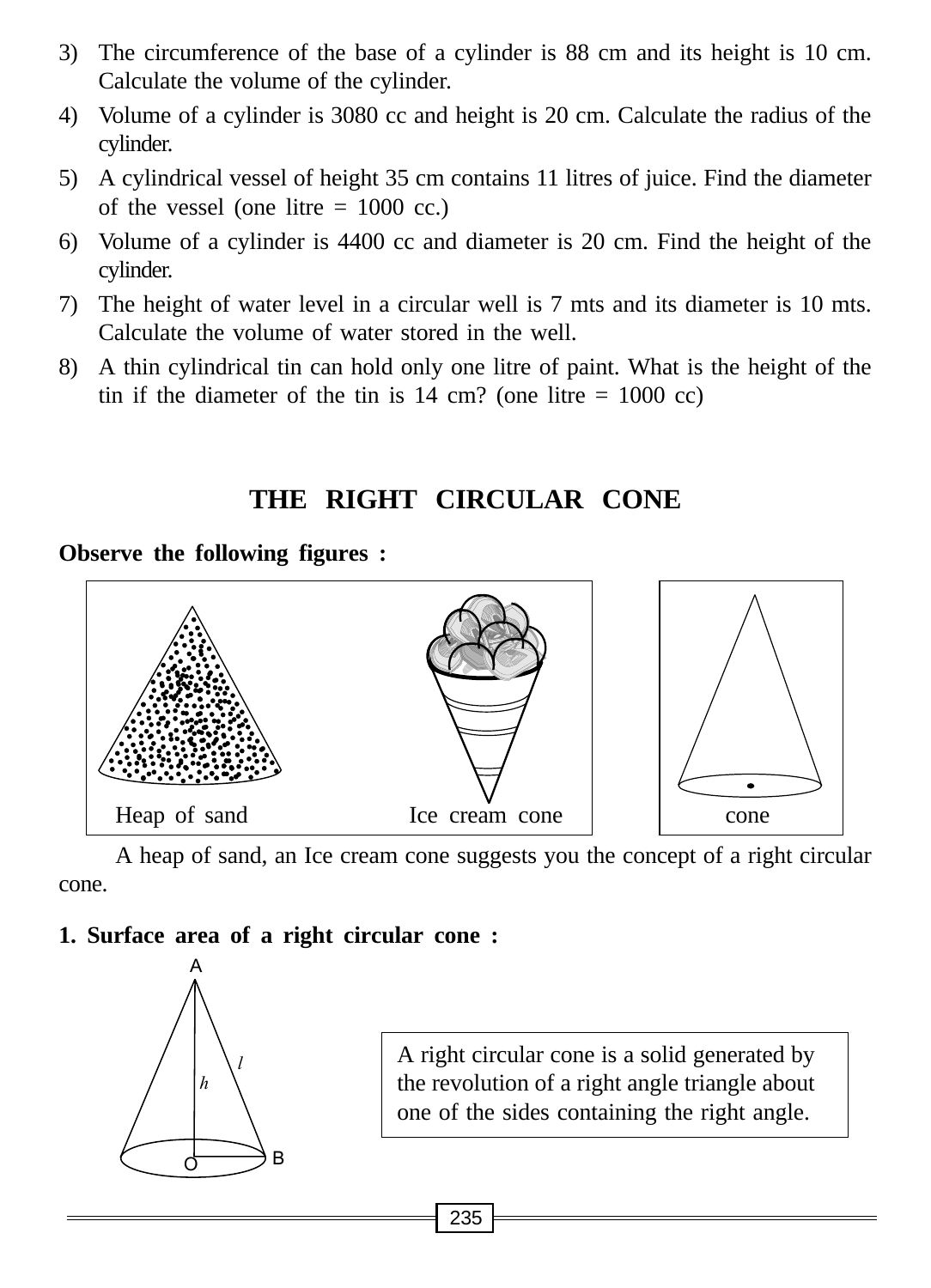#### **Properties of a right circular cone :**

- 1) A cone has a circular plane as its base.
- 2) The point of intersection of the axis of the cone and slant height is the vertex of the cone (A).
- 3) The curved surface which connects the vertex and circular edge of the base is the lateral surface of the cone.
- 4) The line joining the vertex and the center of the circular base is the height of the cone  $(AO = h)$

#### **Remember :**

The distance between the vertex and any point on the circumference of the base is the slant height.

#### **A. The curved surface area :**



#### **Activity :**

- 1) Take a right circular cone.
- 2) Wrap the curved surface with a piece of paper.
- 3) Cut the paper along the length of slant height say AB
- 4) Take out the paper which exactly covers the curved surface.
- 5) Spread the paper on a plane surface.

#### **Observe :**

Radius of the circular section is equal to slant height of the cone  $=$  *l*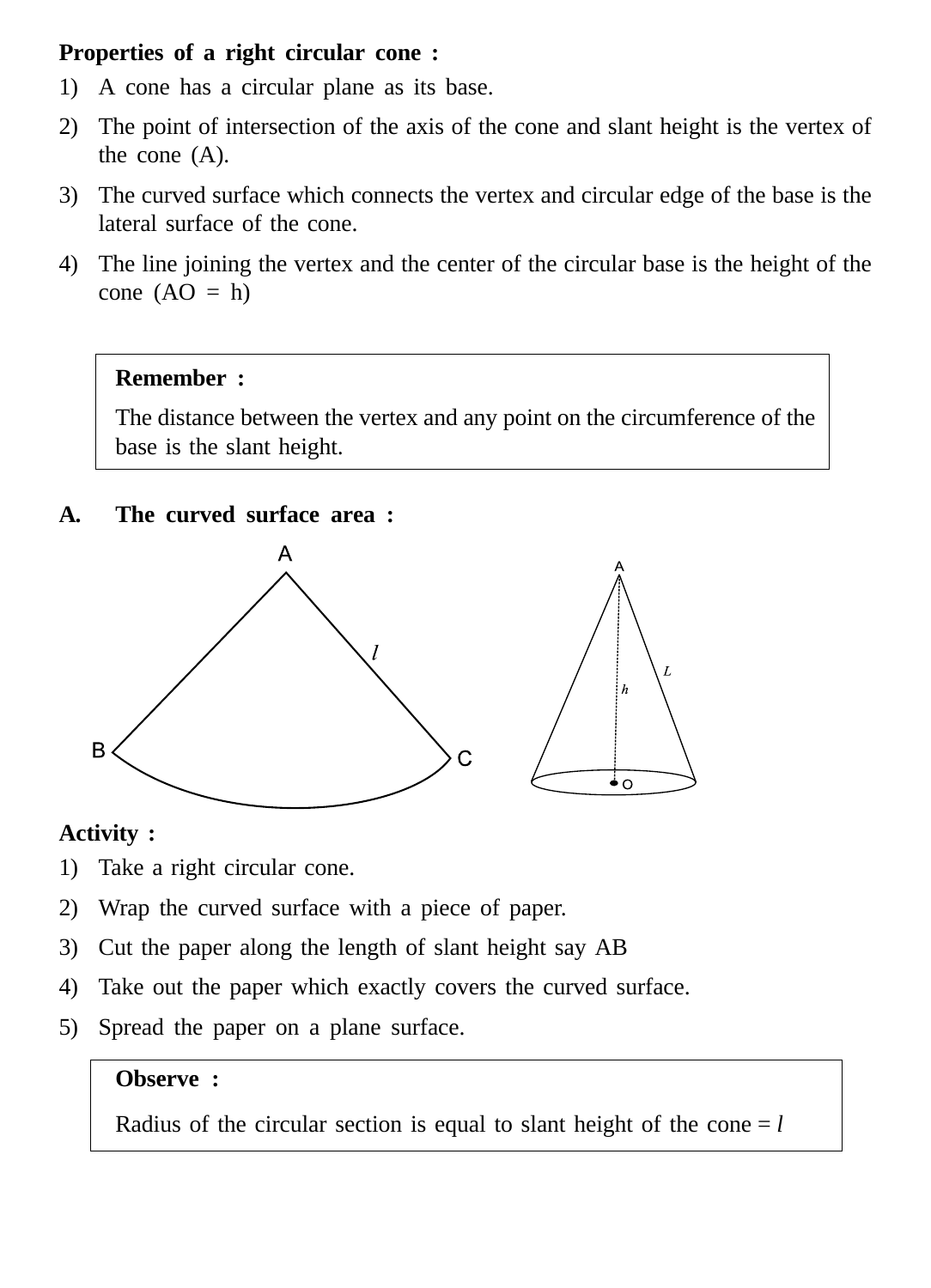This circular section can be divided into small triangles as shown in the figure say  $T_1$ ,  $T_2$ ,  $T_3$  ...  $T_n$ 



From the figure lateral surface area of the circular section  $=$  sum of the areas of each triangle.

 $= T_1 + T_2 + \dots + T_n$ Area of the Triangle =  $\frac{1}{2}$ 1 x base x height i.e. Area of  $T_1 = \frac{1}{2}$ 1  $\mathbf{X} \times \mathbf{B}_1 \times \mathbf{I}$  $T_2 = \frac{1}{2}$ 1  $\mathbf{x} \mathbf{B}_2 \mathbf{x}$  $T_3 = \frac{1}{2}$ 1  $\mathbf{X} \times \mathbf{B}_3 \times \mathbf{I}$ Area of  $T_n = \frac{1}{2}$ 1  $X$   $B_n$   $X$  *l* Area of circular section 1  $B_1 l + \frac{1}{2}$ 1  $B_2 l + \dots + \frac{1}{2}$ 1  $B_n^{\dagger}$  $=$   $\frac{1}{2}$ 1  $l$  (B<sub>1</sub> + B<sub>2</sub> + ...... + B<sub>n</sub>)  $=$   $\frac{1}{2}$ 1 *l* ( $2\pi r$ ) [B<sub>1</sub> + B<sub>2</sub> + .... + B<sub>n</sub> =  $2\pi r$ ]  $=\frac{1}{2}$ 1  $l \times 2\pi r$ 

∴Area of the curved surface of a cone =  $\pi r l$  sq. units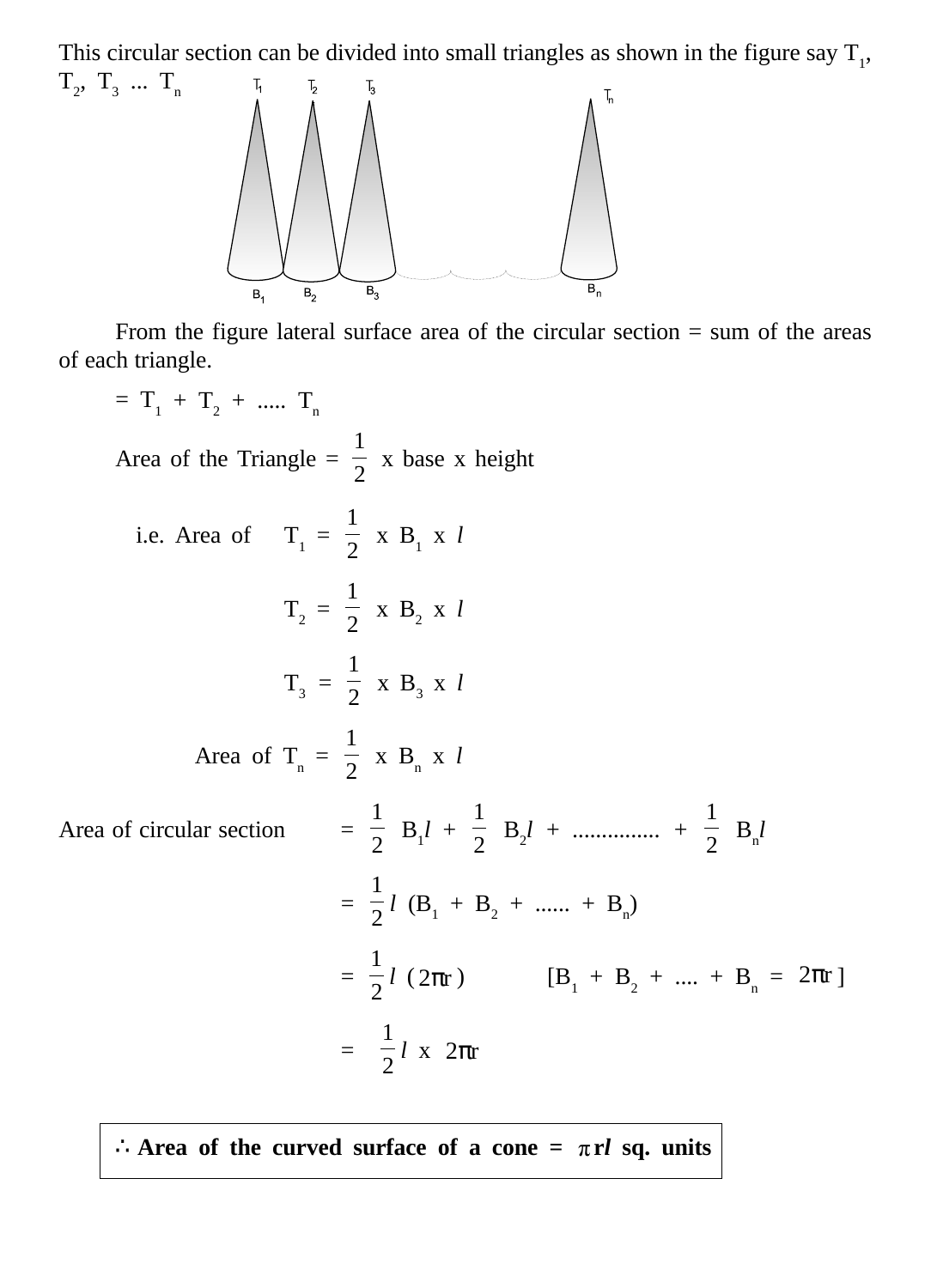#### **B. Total Surface area of a cone :**



Total surface area of a cone= Area of circular base + Area of the curved surface

 $=$   $\pi r^2 + \pi r l$  $=$   $\pi$ r (r + *l*) Total surface area of a cone =  $\pi r$   $[r + l]$  sq. units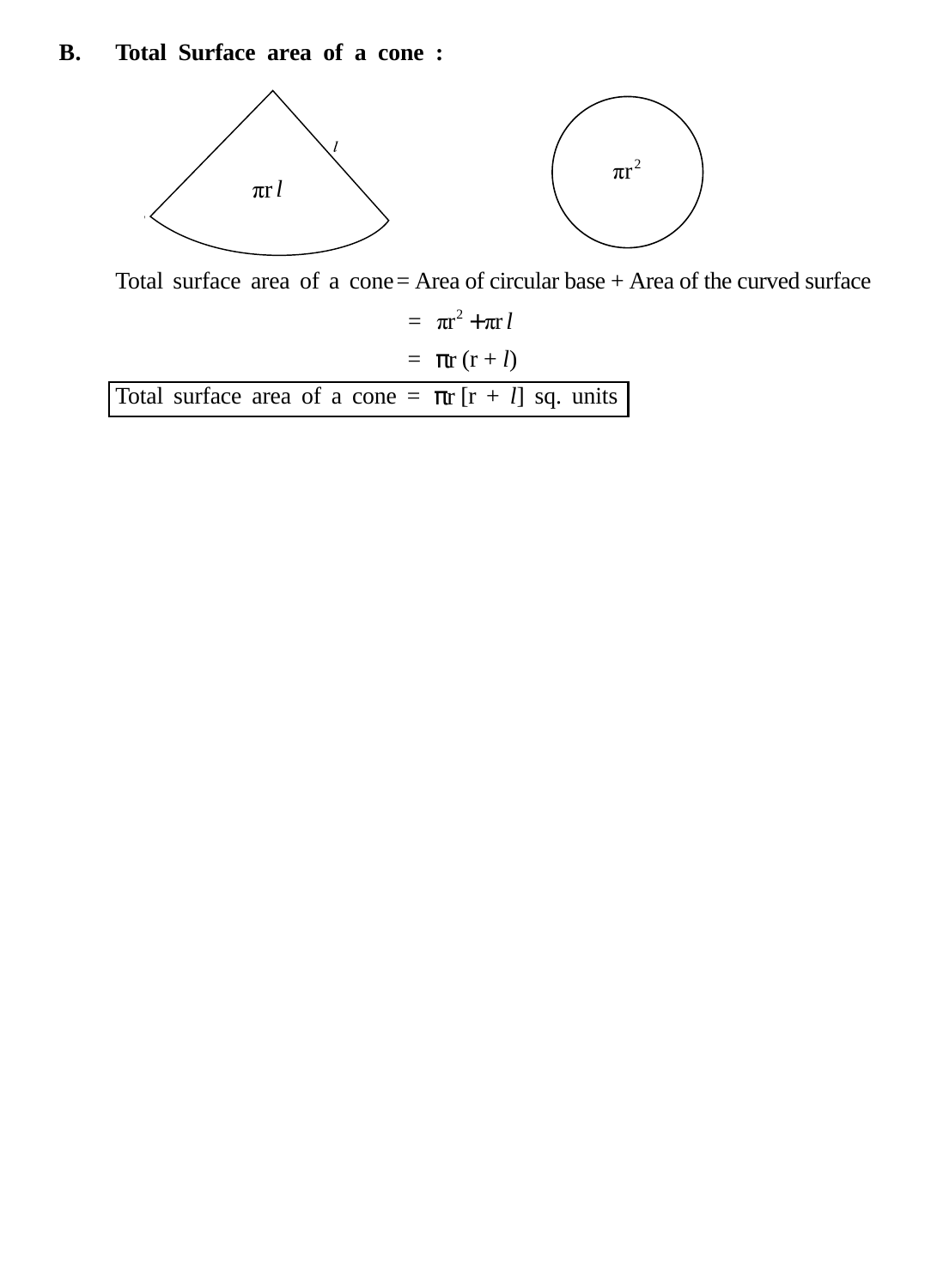#### **2. Volume of a right circular cone**



#### **Suggested Activity :**

- 1) Take a conical cup and a cylindrical vessel of the same radius and height.
- 2) Fill the conical cup with water up to its brim.
- 3) Pour the water into cylindrical vessel.
- 4) Count how many cups of water is required to fill the cylindrical vessel upto its brim.

Observe that exactly three cups of water is required to fill the vessel.

Volume of a cylinder  $= 3$  x volume of a cone having same base and height.

∴ Volume of a cone = 
$$
\frac{1}{3}
$$
 of the volume of a cylinder having same base and height.  
\n=  $\frac{1}{3}$  x Bh [∵ Volume of a cylinder = Bh]  
\n=  $\frac{1}{3}\pi r^2 h$  [∵ B =  $\pi r^2$ ]

Volume of a cone of radius r and height  $h = \frac{1}{3}\pi r^2 h$  $\frac{1}{2}\pi r^2 h$  cubic units.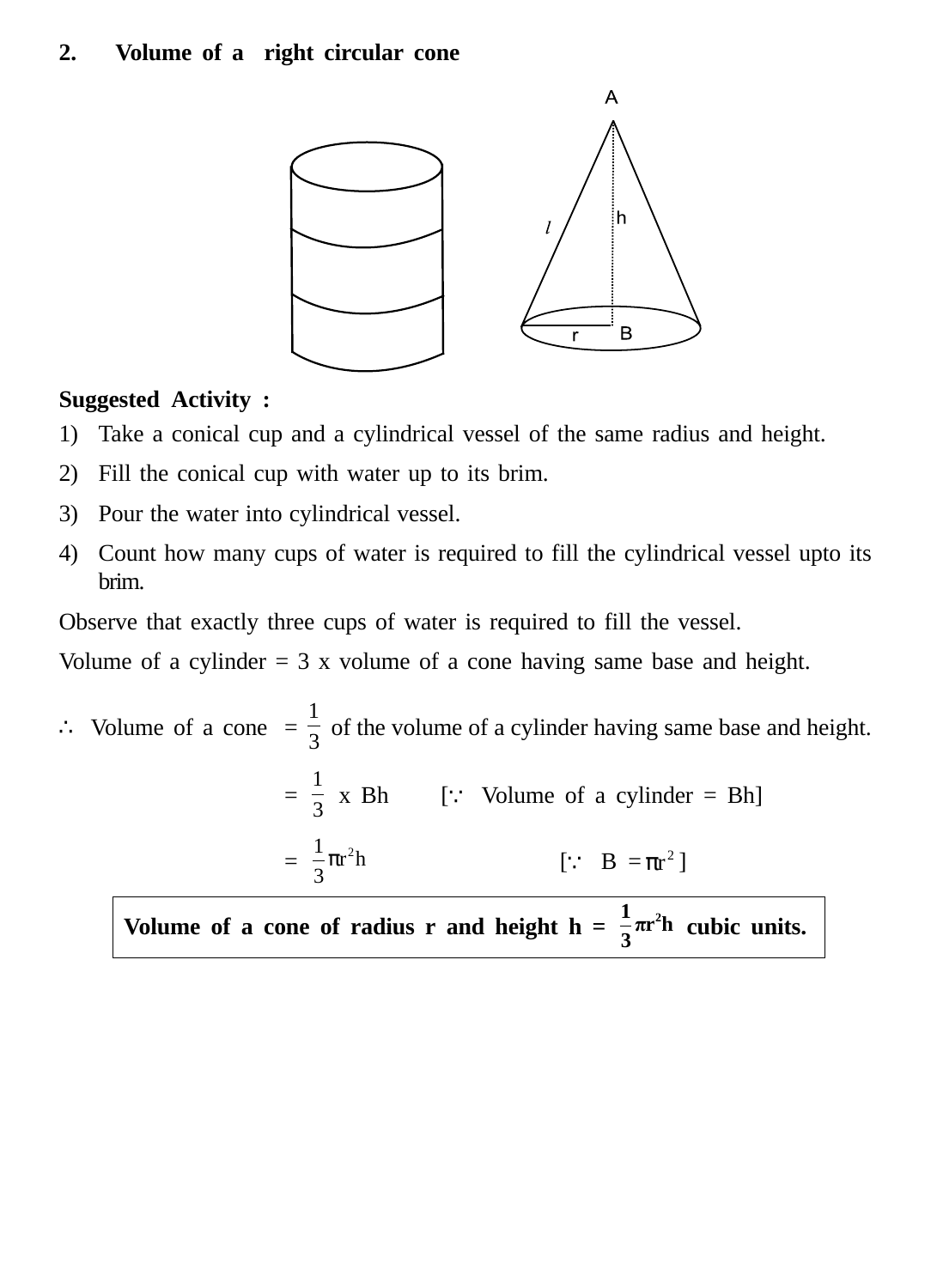### **THE SPHERE**

#### **Observe the following figures**



A shotput, a ball etc, will suggest you the concept of a sphere.

### **Properties of a sphere :**



**A sphere is a solid described by the revolution of a semi circle about a fixed diameter.**

- 1) A sphere has a centre
- 2) All the points on the surface of the sphere are equidistant from the centre.
- 3) The distance between the centre and any point on the surface of the sphere is the radius of the sphere.

#### **Remember :**

**A plane through the centre of the sphere divides it into two equal parts each called a hemisphere.**

**1. Surface Area of a sphere :**

#### **Activity :**

- 1) Consider a sphere of radius r.
- 2) Cut the solid sphere into two equal halves.
- 3) Fix a pin at the top most point of a hemisphere.
- 4) Starting from the centre point of the curved

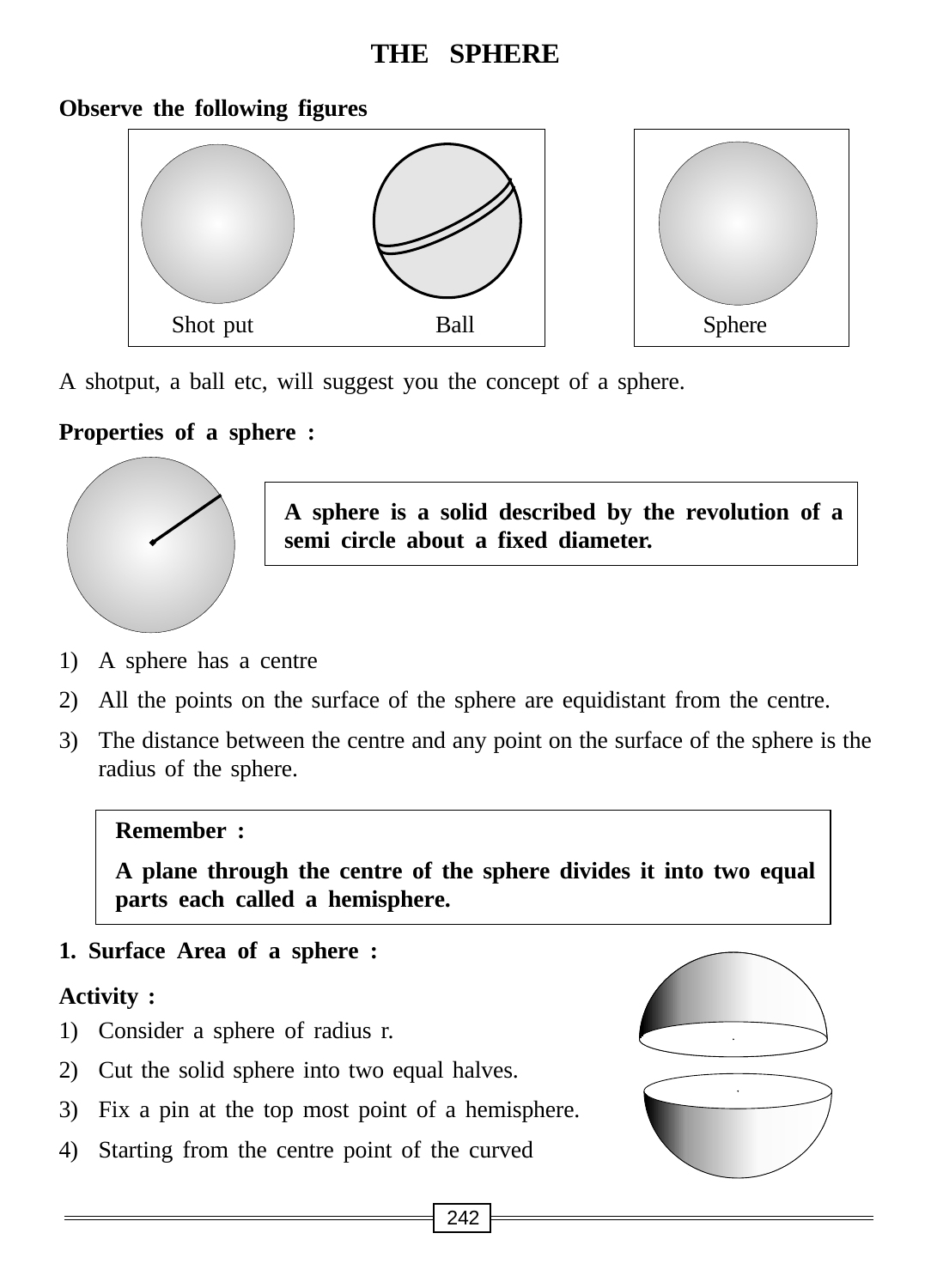surface of the hemisphere, wind a uniform thread so as to cover the whole curved surface of the hemisphere.

- 5) Measure the length of the thread.
- 6) Similarily, fix a pin at the center of the plane circular surface.
- 7) Starting from the centre, wind the thread of same thickness to cover the whole circular surface.
- 8) Unwind and measure the lengths of the threads.
- 9) Compare the lengths.

What do you observe from both the activities?



It is found that the length of the thread required to cover the curved surface is twice the length required to cover the circular plane surface.

Area of the plane circular surface  $= \pi r^2$ ∴ Curved surface area of a hemisphere  $= 2πr^2$ Surface area of the whole sphere  $= 2 \pi^2 \pi r^2$  $= 4\pi r^2$ 

**Surface area of a sphere of radius**  $r = 4\pi r^2$  **sq. units.**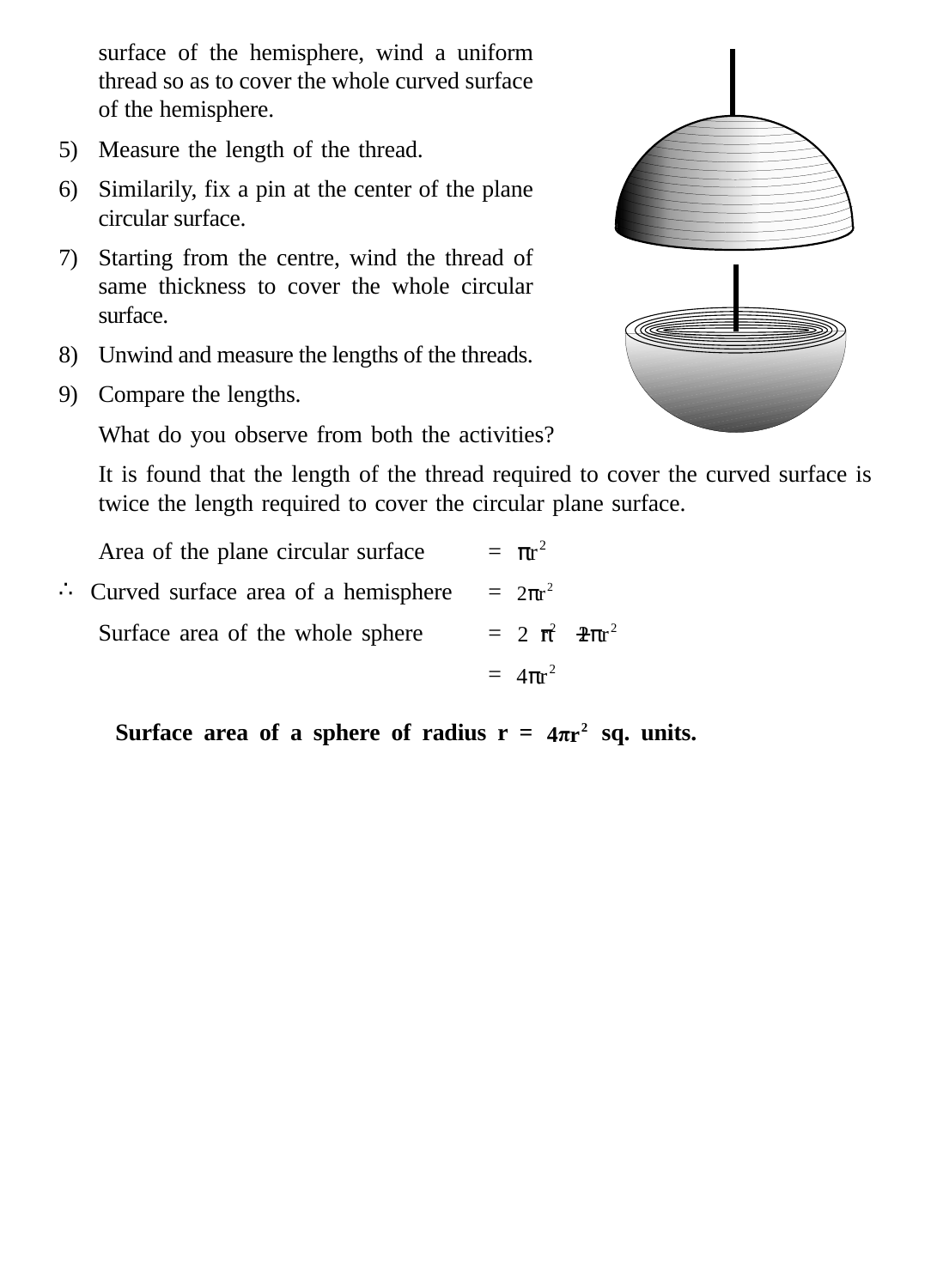# **2. Volume of a sphere**

Observe the following figures.

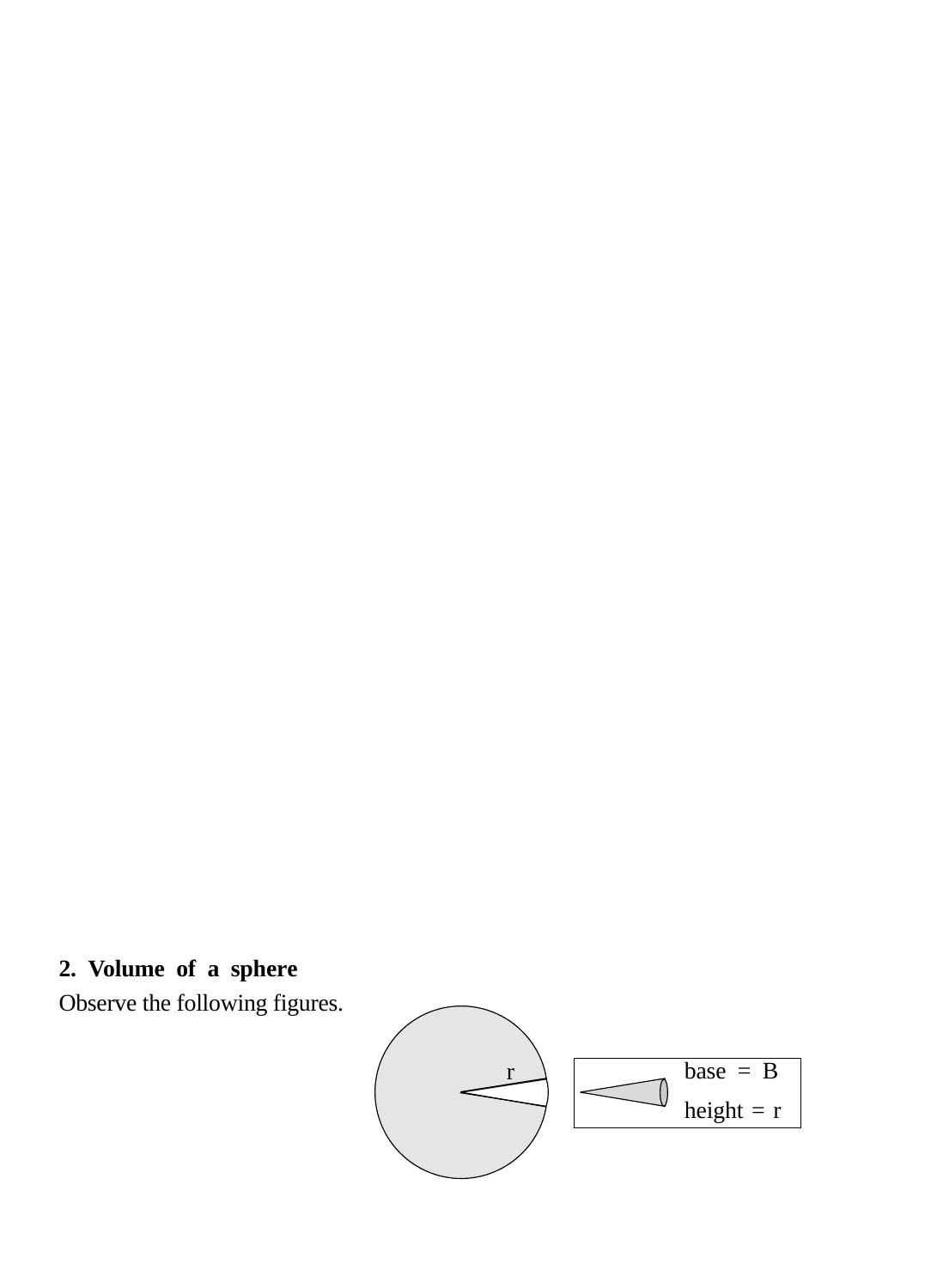A solid sphere is made up of miniature cones whose height is equal to the radius of the sphere and each having circular base.

245 Volume of each cone  $=$   $\frac{1}{3}$  x base x height Volume of cone 1 =  $\frac{1}{3}$  x B<sub>1</sub> x r Volume of cone 2 =  $\frac{1}{3}$  x B<sub>2</sub> x r etc Volume of cone n =  $\frac{1}{3}$  x B<sub>n</sub> x r Volume of the sphere  $=$  Sum of the volumes of all the cones  $=$   $\frac{1}{3}$  x B<sub>1</sub> x r +  $\frac{1}{3}$  x B<sub>2</sub> x r + ....  $\frac{1}{3}$  x B<sub>n</sub> x r  $=$   $\frac{1}{3}$  r (B<sub>1</sub> + B<sub>2</sub> + ........ + B<sub>n</sub>) [∵T.S.A. of sphere 4 $\pi r^2$ ]  $=\frac{1}{3}$  r (B) [∵Surface area of sphere]  $=$   $\frac{1}{3}$  r x  $4\pi r^2$  $=$   $\frac{4}{3}\pi r^3$ 3  $\frac{4}{\pi}$ Volume of the sphere =  $\frac{4}{3}\pi r^3$ 3  $\frac{4}{5}\pi r^3$  cubic units Volume of the hemisphere  $= \frac{1}{2} \times \frac{4}{3} \pi r^3$  $\frac{4}{x}$ 2 1  $=$   $\frac{2}{3}\pi r^3$ 3 2 ∴ Volume of a hemisphere  $=$   $\frac{2}{3}\pi r^3$ 2 cubic untis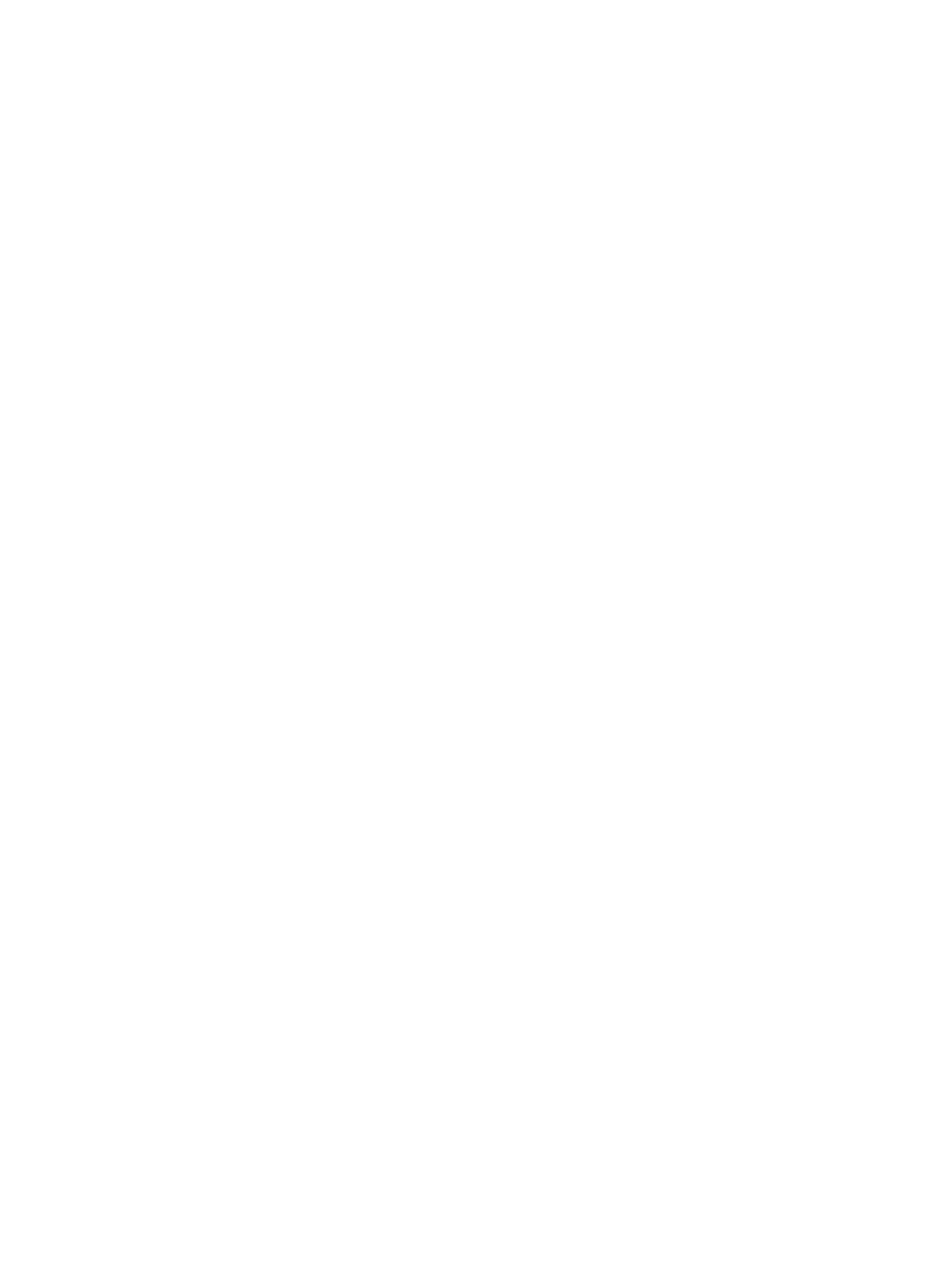# **Remember at a glance :**

| Solid            | <b>Curved Surface</b><br>area | <b>Total Surface</b><br>area | Volume                  |
|------------------|-------------------------------|------------------------------|-------------------------|
| Cylinder         | $2\pi r l$                    | $2\pi r$ $(r+1)$             | $\pi r^2 h$             |
| Cone             | $\pi r$                       | $\pi r(r+1)$                 | $\frac{1}{3} \pi r^2 h$ |
| Sphere           | $4\pi r^2$                    | $4\pi r^2$                   | $\frac{4}{3}\pi r^3$    |
| Solid hemisphere | $2\pi r^2$                    | $3\pi r^2$                   | $\frac{2}{3}\pi r^3$    |